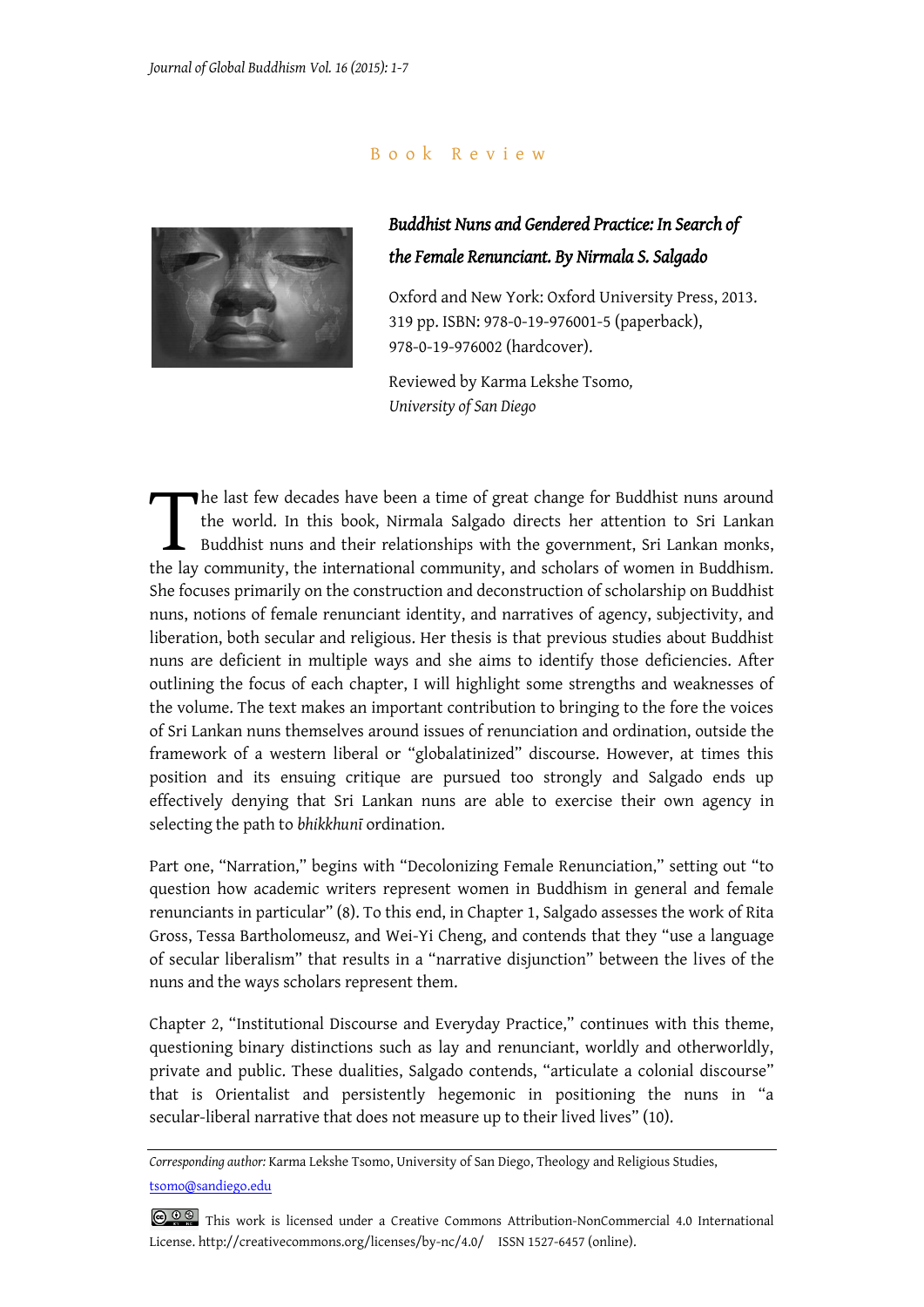Chapter 3, "Buddhism, Power, and Practice," addresses the issue of the *aṭṭhagarudhammā* which Salgado translates as "Eight Revered Conditions." An inquiry into the history, context, and implication of these conditions is arguably central to understanding the lives and attitudes of nuns both in contemporary Sri Lankan society and in other times and places.

Part two, "Identity," begins in Chapter 4 with "Invisible Nuns," examining the concept of renunciation and the public debates about nuns that took place in Sri Lanka in the latter decades of the twentieth century with the aim of establishing the nuns' identity as renunciants. Salgado discusses the nomenclature for nuns, their modes of dress, and their renunciant identity. Based on selected interviews with nuns, she raises questions about the nature of their ordinations, their religious standing, and their perceived authenticity as monastics. Here, she notes uniquely Sri Lankan distinctions between the householder (*gihi*) ten-precept ordination, the renunciant (*pavidi*) ten-precept ordination, the *anāgārika* ("homeless ten moral virtues") ordination, and the ten-precept ordinations given to novice monks and nuns. She differentiates between two types of renunciation: a "sociological" disassociation from kinship relations and a Buddhist disassociation from desires and attachments.

Chapter 5, "Subjects of Renunciation," challenges the representation of Sri Lankan renunciant women's development as a movement, particularly as a resistance movement aimed at forging a *bhikkhunī sangha*. In discussing "female renunciant identity," Salgado traces the development of national networks of *sil mata*s (female ten-precept renunciants) in cooperation with the state and the changes that occurred in the nuns' self-perceptions as *bhikkhunī* ordination gradually became socially acceptable amidst vociferous debates.

Chapter 6, "Becoming *Bhikkhuni*s, Becoming Theravada," examines the debates about higher ordination for nuns from the perspective of Theravada identity. Salgado begins by questioning assumed realities and claims of authority and authenticity, specifically regarding contested categories such as "Theravada" and the complicated dynamics of seniority, competing narratives, and power involved in what it means to be a Theravada *bhikkhunī* or a *sil mata*. Next, she discusses the question of a uniquely Theravada *bhikkhunī* identity in the context of what she regards as an international "mission," where the absence of full ordination for women is seen as discriminatory. Finally, she describes recent ordinations of Sri Lankan *bhikkhunī*s and the politics of ordination, which she depicts as a competition for the authority to conduct legitimate *bhikkhunī upasampadā* (full ordinations).

Part three, "Empowerment," begins in Chapter 7 with "Renunciation and 'Empowerment'." Here Salgado takes up Saba Mahmood's important critique of "liberalist concepts of freedom and power that are grounded in notions of resistance and agency" and applies it to "the so-called empowerment of Buddhist nuns" (185). Following Mahmood, she rejects the binary between "subordination and subversion" and asserts that renunciant women in Sri Lanka are empowered by the "renunciation of selfhood, marriage, and property—that is, from the very practice of *sila*" (186).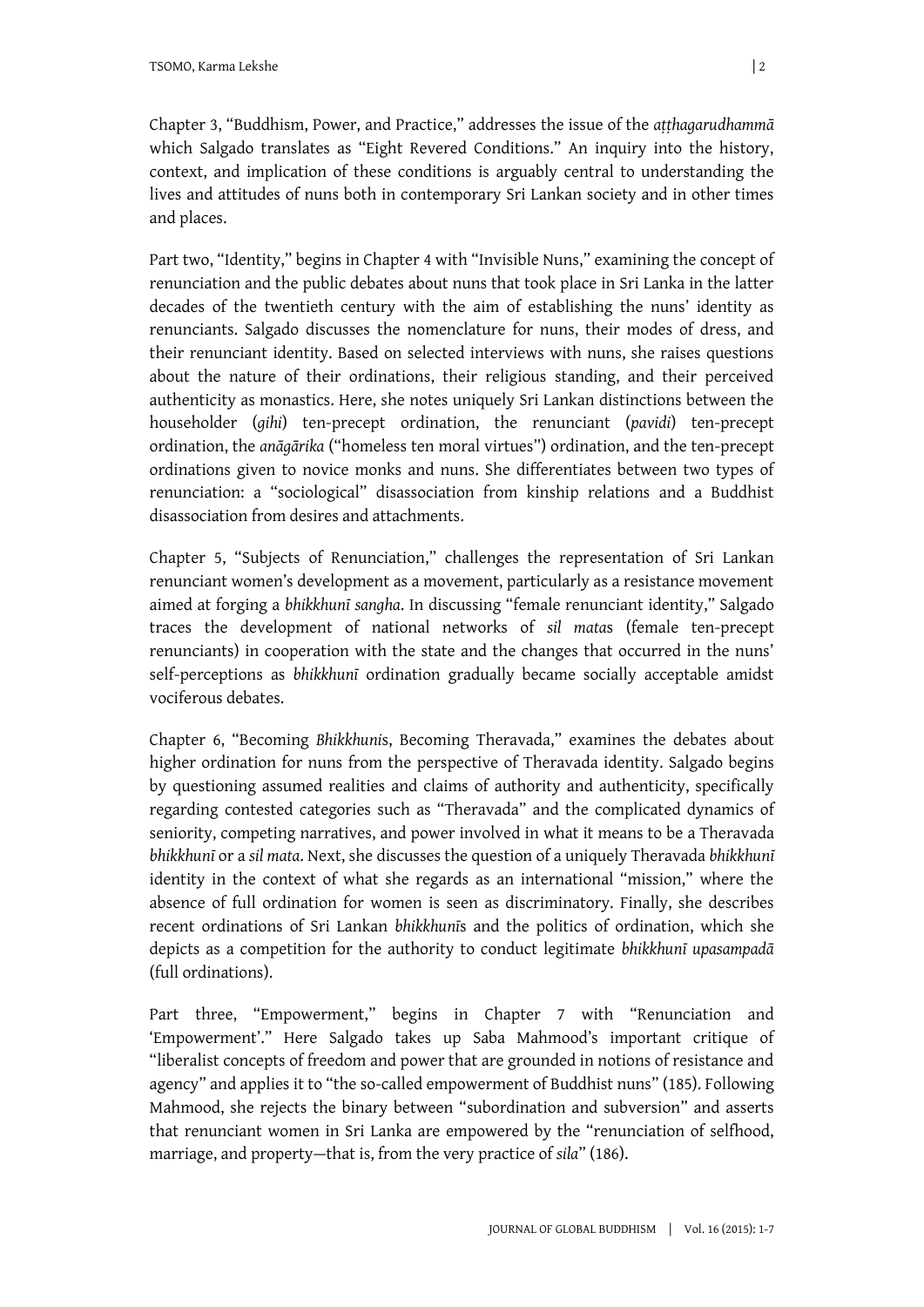In Chapter 8, "Global Empowerment and the Renunciant Everyday," Salgado argues that the ideals of higher ordination and a transnational renunciant sisterhood are "the product of a Western project" that is "framed with reference to liberal notions of equality and freedom" (211) and "the vanishing point of a Western teleological project" (233 ). Her conclusion is that "The narratives of contemporary Asian nuns have yet to be appreciated on their own terms, aside from their situatedness within dominant Western projects" (233).

One of the book's overall strengths is Salgado's discussion of the terminology for nuns (116-120). Interrogating terms and concepts such as "*nun*, *lay nun*, and *female renunciant*" is a positive contribution to the study of women in Buddhism, though it is unfortunate that the pejorative "*ani*" ("auntie") for nuns of the Tibetan tradition is used uncritically. Her observation that variant representations of nuns and the nomenclature used to designate them are entangled with "monastic lineage, power, and social acceptability" (120) is very helpful. She notes that "claims about status and identity are inseparable from *claims* about power" (121) and contends that claims about whether or not nuns are indeed renunciants seem to correlate with support for or opposition to the *bhikkhunī upasampadā*. For example, the monks Salgado interviewed "all said that they did not think of *sil mata*s as renunciant (*pavidi*)" (121). This amounts to claiming that only monks are legitimate renunciants.

As Salgado affirms, it is certainly not true that Buddhist nuns across cultures, or even in one culture, represent "a monolithic collective renunciant subject or agent... who is easily available for representation across space and time" (123) and it would be a mistake to portray them as such. I concur that it would be a mistake to objectify the nuns' religiosity and replace their living, breathing humanity with a single, dominating academic discourse. However, I disagree with Salgado's assertion that "Thinking about the lives of nuns as resisting translation helps one understand why pre-conceptualized notions of gender, identity, and religion should be re-considered" (12). This claim itself can be seen as an orientalizing turn that seeks to mystify the nuns' fairly straightforward lives. Equally mystifying is the notion that "apparent indicators of female renunciation are far from definitive" (12). Shaved heads and robes have been the definitive signs of Buddhist renunciation for over two and a half millennia, and Sri Lankan nuns quite clearly consider themselves renunciants.

More positively, Salgado's critical assessment of categories such as "lay" and "ordained" is an important direction for research. At the same time, it must be recognized that these categories are quite clearly delineated (albeit not with those labels) in scriptural passages ascribed to the Buddha himself. He describes the four assemblies of disciples—*bhikkhu*s (monks), *bhikkhunī*s (nuns), *upāsaka*s (laymen), and *upāsikā*s (laywomen)—as necessary for a strong and balanced Buddhist society and indicates that he will not rest until the *bhikkhunī sangha* is firmly established. Nuns in all Buddhist societies consider themselves distinct from householders by their practice of intentional celibacy, their practice of specific precepts (*sīla*), their robes and shaven heads, and their full-time dedication to Buddhist practice. The distinction is so clear that many nuns in Asia do not consider themselves to be women, since the word "woman" implies worldly duties and expectations very different from those of a renunciant. Indeed, Salgado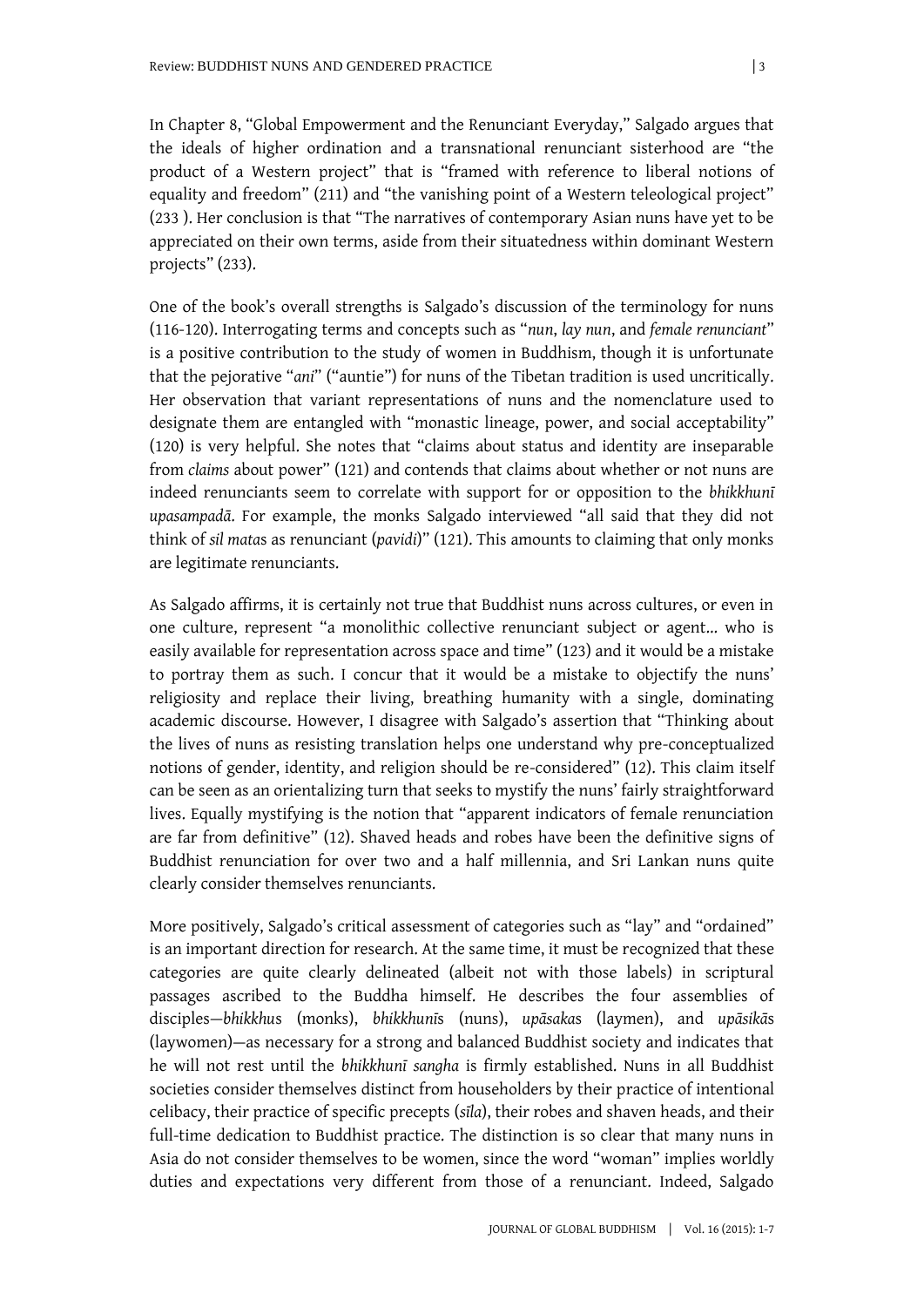includes a typical quote from a Sri Lankan *bhikkhunī* who says, "We are not women" (8). This *bhikkhunī* clearly sees herself as possessing definitive signs of Buddhist renunciation.

The question that Sri Lankan and other Buddhist women (including myself) have been asking is why women's choices should be more limited than men's when it comes to Buddhist monastic practice. It is true that women can shave their heads, put on robes, and practice the Dhamma very well without taking the *upasampadā*. But it is also true that, since the time of Mahapajapati (the Buddha's foster mother and the first *bhikkhunī*) some have not been content with this median step. Salgado and I differ radically in understanding the roots of these women's choice to ordain.

Although it is unclear exactly what Salgado means by "globalatinization" in the Sri Lankan Buddhist context, we can be fairly certain that millennia of ordinations were not conducted due to colonialist oppression or "globalatinized" influences. The Buddha himself affirmed the equal potential of women to achieve the fruits of the path and personally allowed women to enter the *sangha*, so it is unclear why full ordination for women should be considered, as Salgado puts it, a resolution framed or imposed "according to liberal and liberating secular assumptions about the need to affirm gender equality or equal rights" (4). Further, the fact that this critique of liberal, secularist maneuvering is directed only to the full ordination of women as *bhikkhunī*s and not to the full ordination for men as *bhikkhu*s, needs to be questioned.

It may well be argued, as Salgado does, that "renunciant practice does not easily equate with a liberal juridical notion of social activism" (124), yet it is clear that the lifestyles and attitudes of Sri Lankan nuns are diverse and that their renunciant practice is closely related to the social dimension of their lives, including questions of sustenance, education, and social justice. The claim that a concern for social justice is not appropriate behavior for nuns, which is often leveled when nuns dare express egalitarian aspirations, can be a form of intimidation that serves to disempower nuns and discourage them from acquiring the knowledge and requisites they need to live healthy renunciant lives. To dismiss social and material well-being, the pursuit of knowledge, and the aspiration for higher ordination as factors of foreign instigation can function to keep nuns poor, undereducated, and disenfranchised.

If higher ordination is taken for granted and applauded for monks, why is it suspect, threatening, or dispensable for nuns? For Salgado, "the liberating identity that is sought in terms of the *upasampada*... is shaped by a dynamic of oppression or inequality" that "reinforces a politics of domination" (215). Indeed, alternative perspectives on the lives of Buddhist women, such as Wei-yi Cheng's book (Cheng, *Buddhist Nuns in Taiwan and Sri Lanka A Critique of the Feminist Perspective*. Abingdon and New York: Routledge, 2006), which is itself critiqued by Salgado, also attempt to deal with this type of concern. Yet such views may easily collapse into an anti-feminist agenda that erodes the well-being of nuns whose lives continue to be full of very real challenges.

Conditions for nuns in Sri Lanka have certainly improved since 1987. Nuns, as renunciants, may now become scholars, meditation adepts, teachers, and social welfare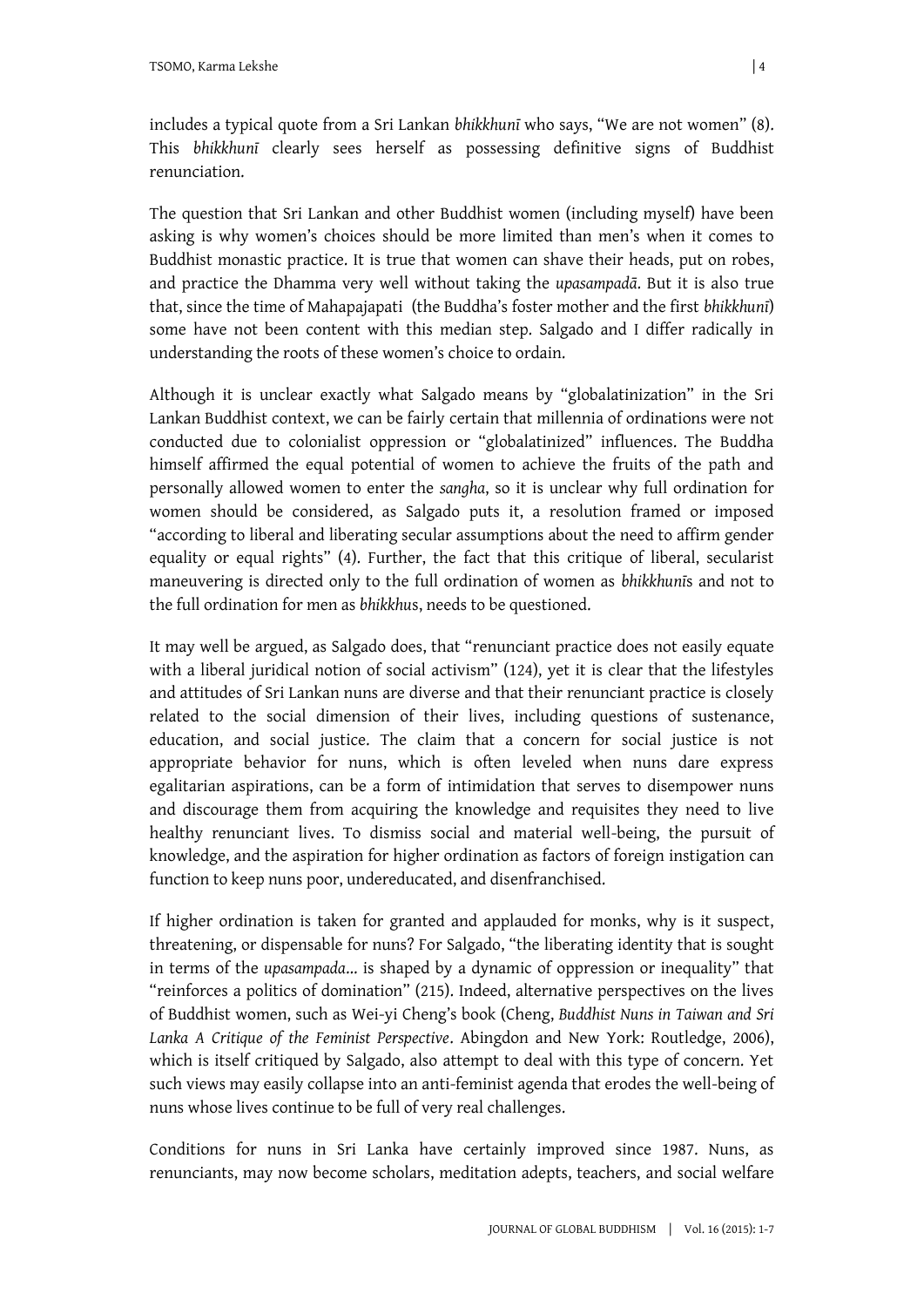workers, as they so choose. By their own concerted efforts, nuns have demonstrated that they cannot be consigned to an inferior social category or to the sidelines of Sri Lankan religious life. It is easy to speak against the ills of outside intervention when one is educationally privileged and financially independent, but quite a different matter for people who live in destitution. Moreover, the process of Buddhist transnationalism is an exchange, with crosscurrents running in many directions. According to the Sri Lankan nuns I have known, gaining a voice to articulate their feelings of neglect and marginalization is not an unwelcome imposition from abroad, but a new freedom that, used judiciously, is helping nuns gain access to valuable spiritual and intellectual resources. Higher ordination is certainly not the only foreseeable goal for these nuns, but demarcating only certain allowable subjectivities and identities for these nuns can add yet another layer of objectification that acts to circumscribe their lives.

Salgado repeatedly claims that the *dasa sil mata*s are not interested in the *bhikkhunī upasampadā* and that some nuns simply accepted it, not as an expression of resistance or rights, but because it presented itself (146). This seems to deny the very notion of independent agency that she theoretically supports. She claims that those who assisted the *sil mata*s "by invoking discourses of deprivation, human rights, and feminism, or by upholding a religious heritage, rarely harmonized with *sil mata*s' understanding of themselves" (147). That does not explain why close to half of Sri Lanka's estimated 2000 nuns have opted to receive the higher ordination in the past two decades. Presenting the nuns who have become *bhikkhunī*s as either passive recipients or as opportunists "seeking access to state and ritual privileges" (148), seems to underestimate and even disparage them. After all, the initial impetus for reestablishing the *bhikkhunī* ordination came not from Western academics, as frequently stated, but from Sri Lankan Buddhist women who attended the first conference of Sakyadhita International Association of Buddhist Women in Bodhgaya in 1987. In Thailand, similarly, in my view the impetus for full ordination is coming from Thai Buddhist women, not outsiders.

In this book, a plethora of ideas are castigated as "liberal assumptions" and thus pitfalls (152), but competing claims about religious identity, renunciation, and empowerment abound in any religious context and are a natural concomitant of social change. Transnational networks like Sakyadhita need not threaten the integrity of local Buddhist heritages. On the contrary, these networks encourage a fuller appreciation of unique, local cultural heritages, along with greater awareness of the diversity, richness, and value of the world's Buddhist heritages. Sri Lankan nuns do not need to be isolated from outside influences. Although an awareness of the dangers of cultural imperialism, hyper-intellectualism, and similar adversities are important when negotiating unequal power relations, Sri Lankan Buddhists are fully capable of envisioning their own futures. Buddhist women are increasingly aware of the very real power imbalances that exist in their societies and Sri Lankan women, in their own unique ways, have been pioneers in helping redress these imbalances. For example, the goals, and indeed the name "Sakyadhita" itself, were suggested and vigorously advocated by the Sri Lankan contingent in 1987.

As with higher ordination, Salgado seems to advocate for differing practices for men and women with regard to transnational forces. In this case the salient question is why nuns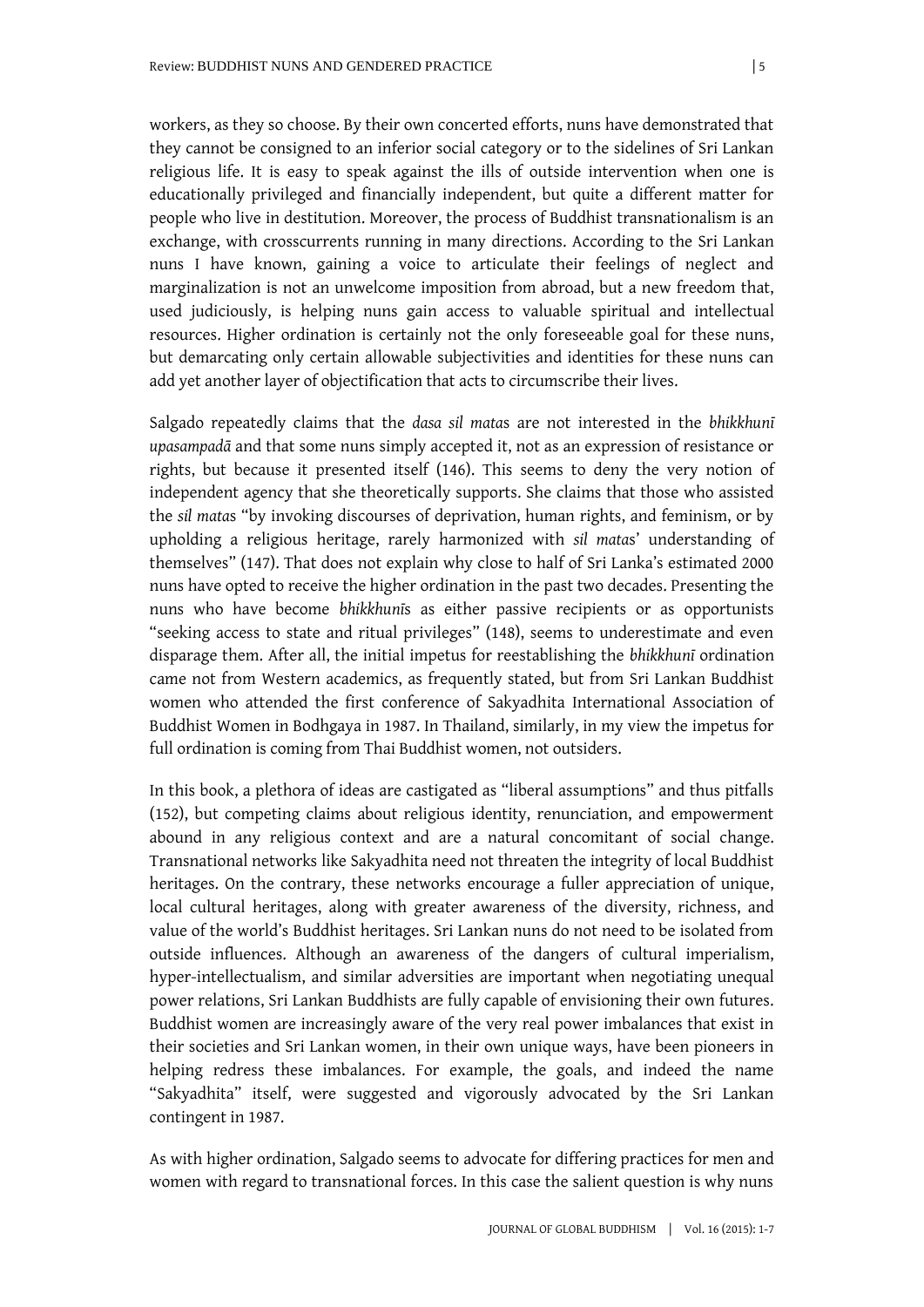should be shielded from outside influences while monks enjoy the privilege of traveling freely and engaging actively in the global marketplace of ideas. Salgado answers that "Transnational venues effectively serve to perpetuate economic differences" (214), but that has not been the case with the transnational spaces Sakyadhita has created for Buddhist women. Salgado must be aware of this, since she joined Sakyadhita in the 1990s, has attended Sakyadhita conferences, and has been a witness to the increased well-being of nuns in Sri Lanka since 1987. Anyone involved in this vibrant transnational exchange can attest that the nuns are anything but "dumb" (214). Portraying Sri Lankan nuns as resigned or unaware of the blatant gender inequities, and helpless in the face of some presumed secular-liberal misrepresentation, does not sufficiently credit the nuns' own initiative and imagination. Sri Lankan renunciant women are not focusing less on their daily religious practices because they now have the option to receive the *upasampadā*; if anything they are encouraged to practice more, by virtue of being recognized as "fully nuns."

Salgado relates that, "In 1983 when I first began interviewing *sil matas* in Sri Lanka, a university professor asked me why I would want to study them, since 'They are like beggars'" (239). At the first Sakyadhita conference, Sri Lankan nuns themselves expressed an urgent need to address these problems. The aspirations they expressed had little to do with "a liberal feminist story about feminism" (10), but a great deal to do with getting support (spiritual, psychological, and material) for renunciant women practitioners. Happily, the nuns' *dukkha* has been ameliorated as a result of the nuns' own efforts, encouraged by their interactions with Buddhists from other countries. To deny these mutually enriching interactions ignores and distorts an important chapter in Buddhist women's history. Intercultural exchanges need not be evidence of a colonialist agenda; they may also be evidence of profound compassion, mindful awareness, and genuine respect. The recent history of Sri Lankan women—nuns and laywomen alike—is a truly liberating narrative and a source of inspiration for countless women around the world.

Salgado critiques the use of master narratives "of a certain profile" (9) and then proceeds to replace these narratives with master narratives of a different profile, namely, theoretical frameworks borrowed from Arvind-pal Mandair, Saba Mahmood, Chandra T. Mohanty, Dorothy E. Smith, and others. She claims that Rita Gross and Wei-yi Cheng provide a "framework for understanding the lives of nuns to which the nuns themselves clearly do not subscribe" (9). Rather than allowing the nuns to speak for themselves or provide insight into their lives, the book appears to be yet another ascription of theoretical frameworks developed in the academy rather than on the ground, with little fresh, constructive analysis.

Salgado contends that "monastics inhabit a world where questions of gender equality and agency do not figure in the manner assumed by secular-liberal thinking" (11). In fact, *male* monastics inhabit a very privileged world, one in which access to full ordination and resources are taken for granted, whereas until recently, *female* monastics' lack of access and agency were visible everywhere. Salgado correctly observes that nuns variously "challenge, ignore, or bypass apparent structures of male domination" (11), but unequal monastic power structures are not simply appearances; they affect the nuns'